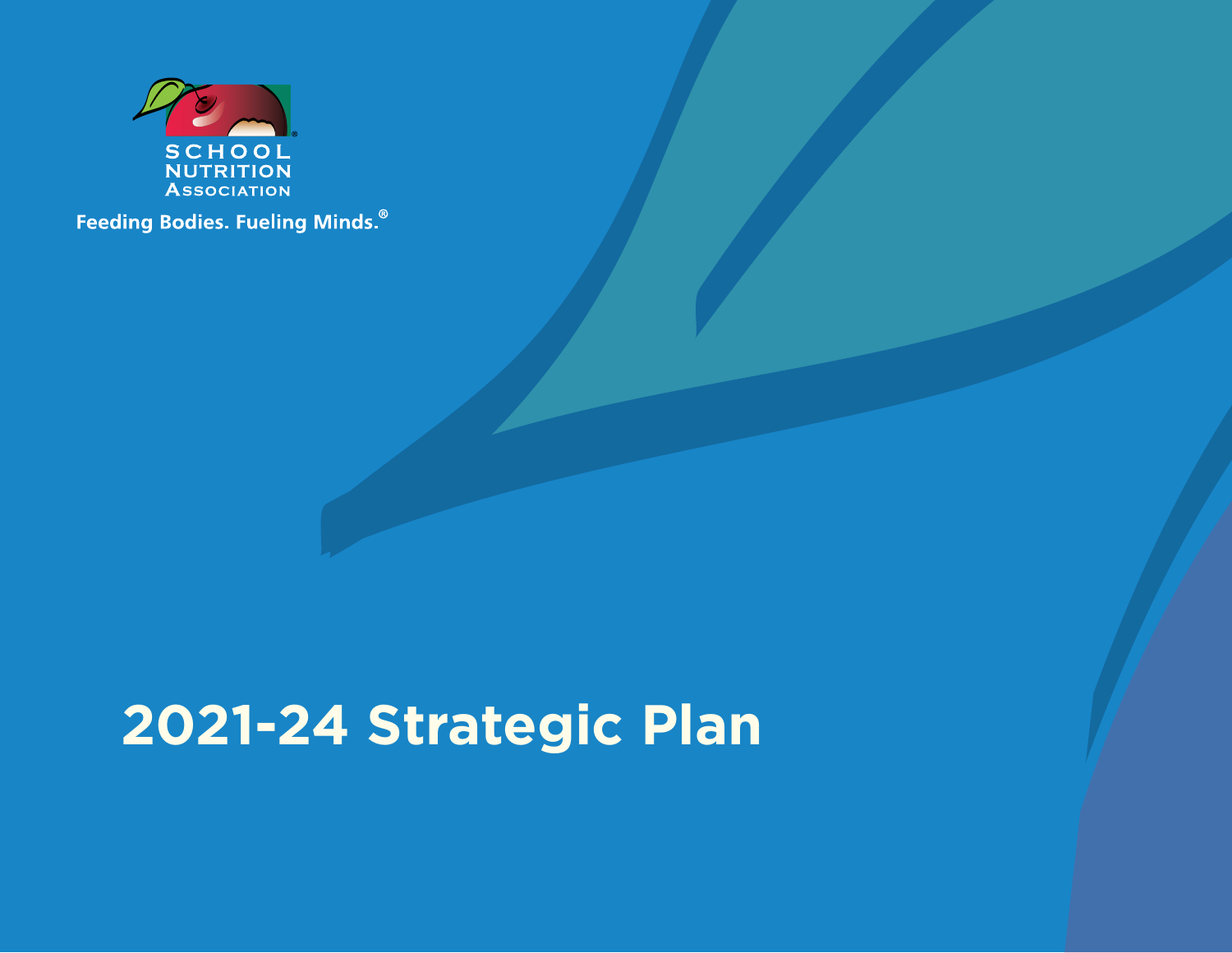

Feeding Bodies. Fueling Minds.<sup>®</sup>

### **2021-24 Strategic Plan**

The School Nutrition Association's **mission** is to empower and support school nutrition professionals in advancing the accessibility, quality, and integrity of school nutrition programs.

Our **vision** is for every student to have access to nutritious meals at school, ensuring their optimal health and well-being.

We have four core areas of focus through which we will achieve this mission which are supported by the following crosscutting themes.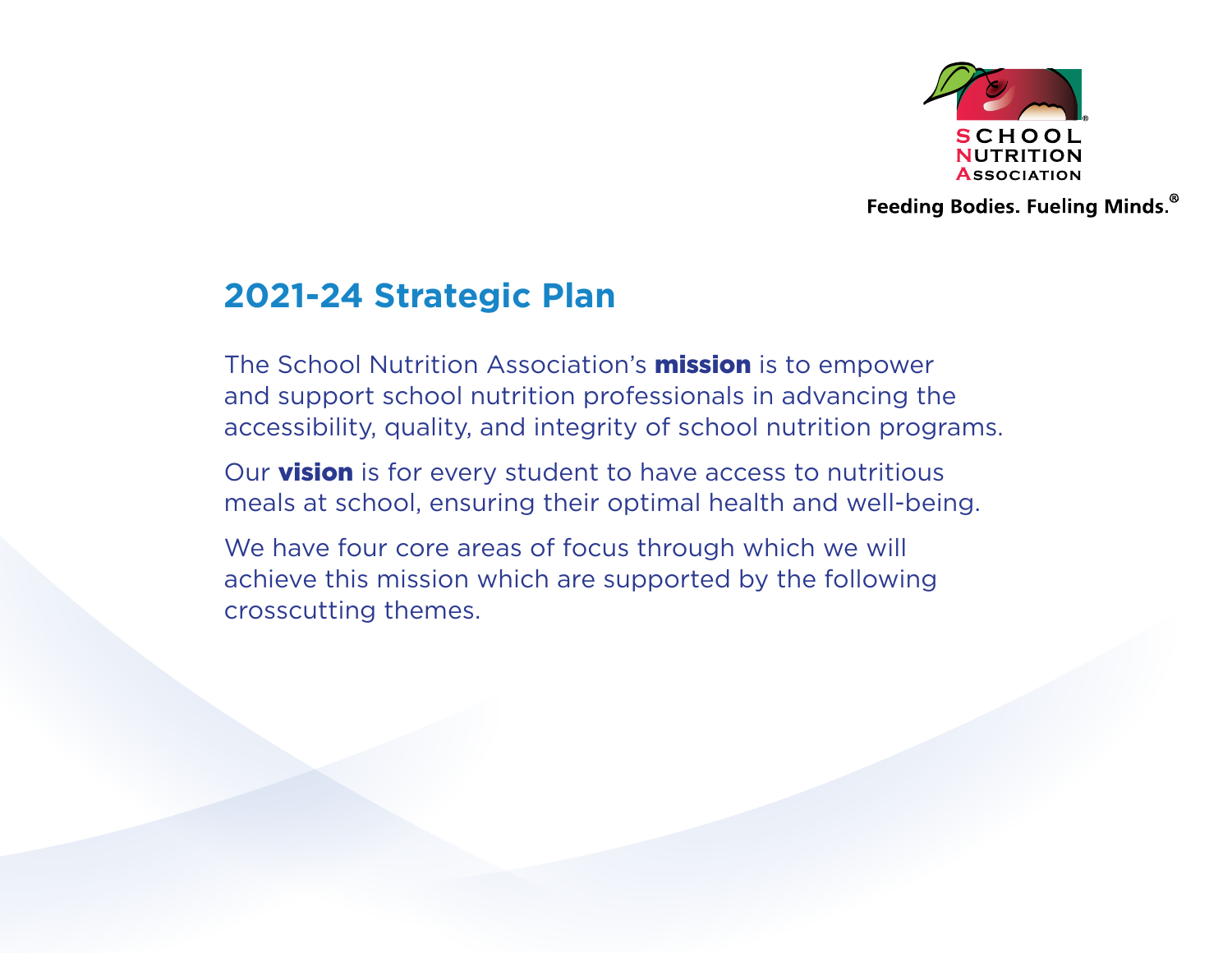# Areas of

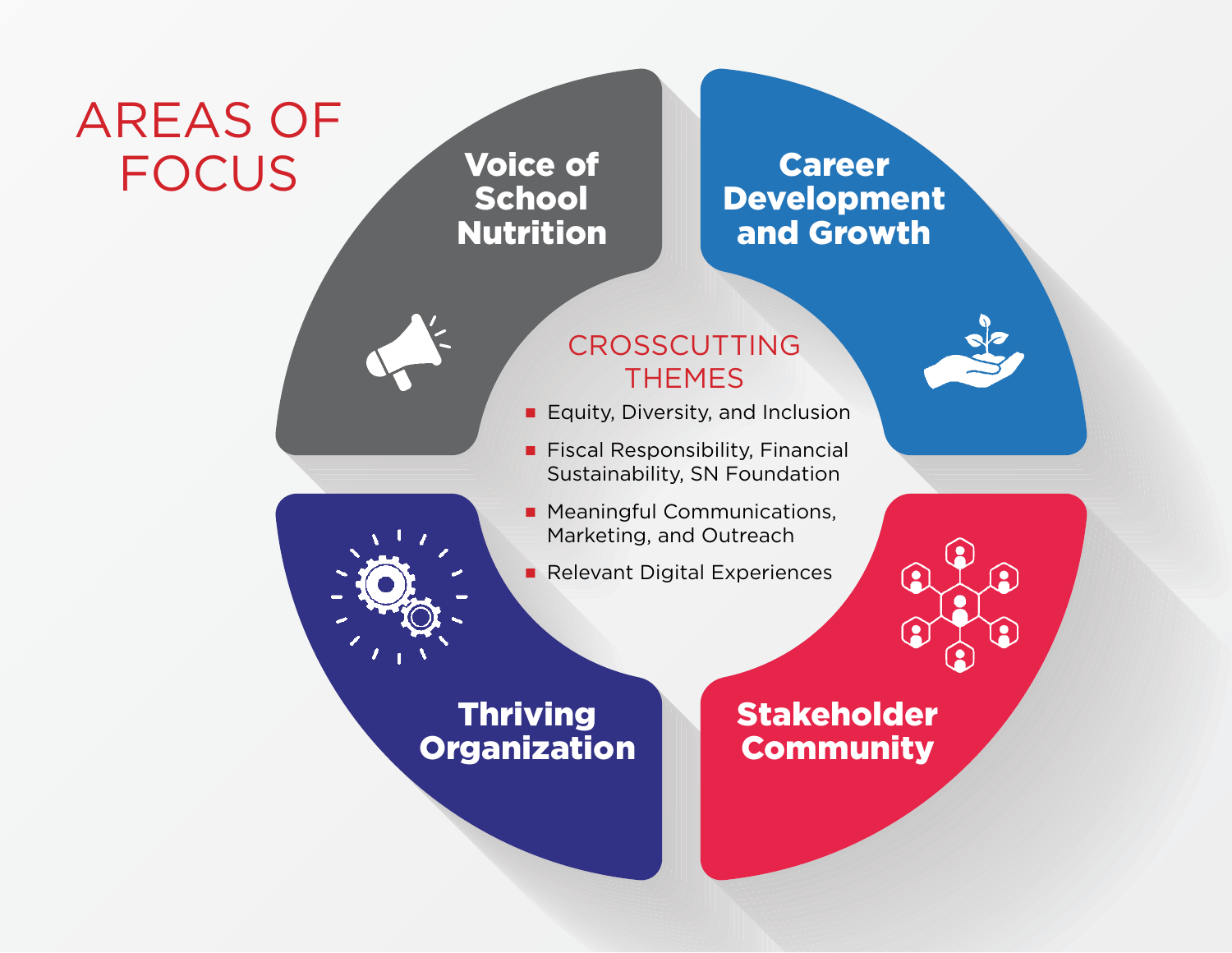

## Voice of School Nutrition

SNA is the voice of the school nutrition industry

#### **Objective**

#### **We are advocates for feeding our country's future.**

#### in three years, success looks like

- $\blacksquare$  We have a strong working relationship with USDA.
- $\blacksquare$  We have ushered in Child Nutrition Reauthorization.
- $\blacksquare$  We have a clear and well understood advocacy message at the state and national levels.

#### **Objective**

**We elevate the professional image of school nutrition, both inside and outside of the industry.**

#### in three years, success looks like

- $\blacksquare$  Our members understand the importance of proper nutrition and the value of educating students about nutrition.
- Our membership represents all levels of diversity in school nutrition.
- $\blacksquare$  We promote the professional persona of school nutrition operators.

#### **Objective**

#### **We are universally acknowledged and recognized school nutrition experts.**

- $\blacksquare$  Our input including research, policy, and data – is sought by legislators at both state and federal levels.
- $\blacksquare$  We are the source of ideas, innovations, resources, training, and certificate and credentialing programs school nutrition practitioners rely on to enhance programs, increase efficiency, and support career development.
- $\blacksquare$  We are recognized as the leader and authority for all things school nutrition.
- Our members are the recognized school nutrition authority within the school community.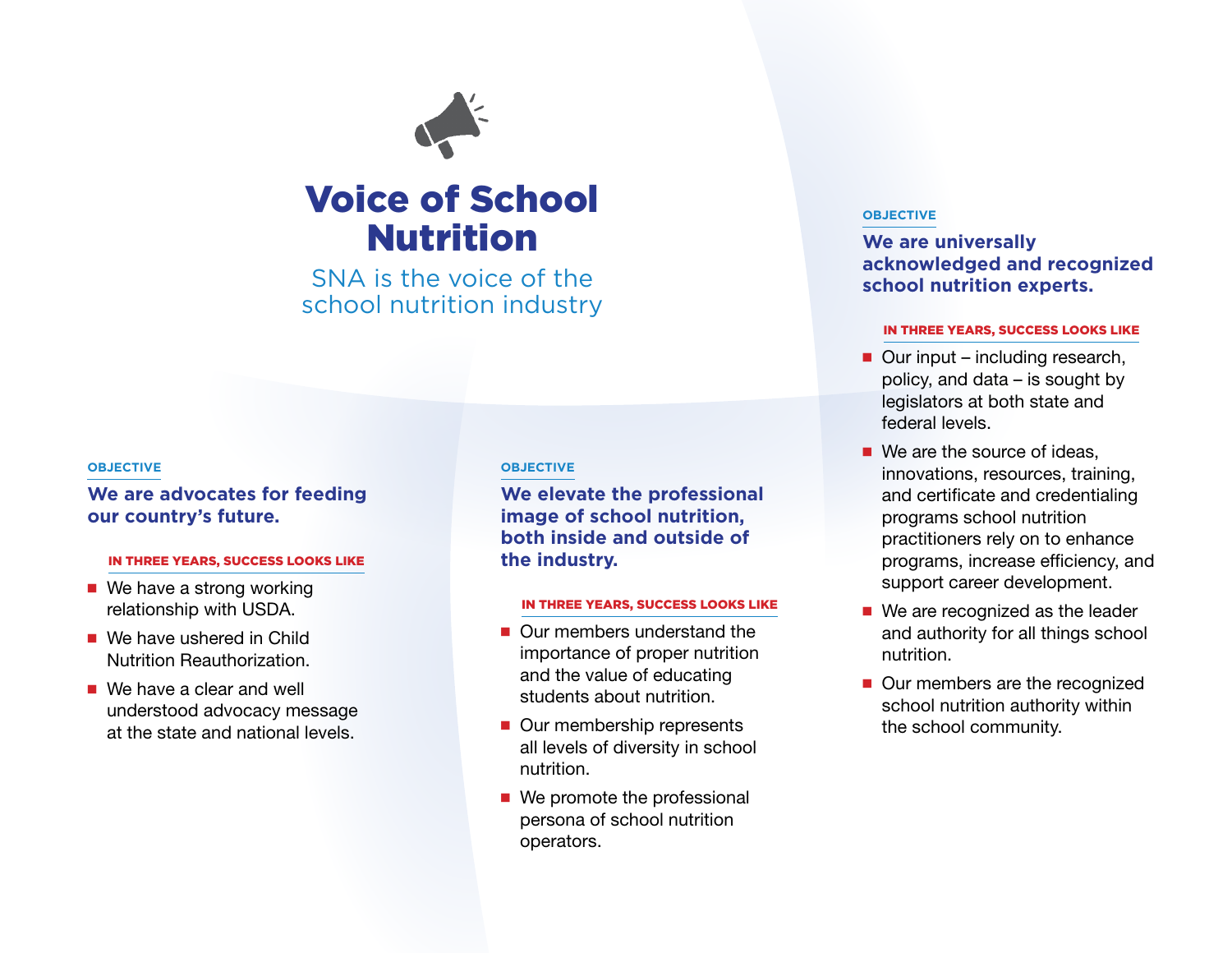

## Career Development and Growth

SNA supports the professional growth and career pathways of members

#### **Objective**

**We serve as the hub for members to network and build lifelong relationships around common goals and interests.**

#### in three years, success looks like

- Our members feel welcome, engaged, and connected to each other and the organization.
- $\blacksquare$  Our members serve as ambassadors for the profession and the association.
- $\blacksquare$  We are providing new and relevant engagement opportunities.

#### **Objective**

**We create opportunities for professional growth for members and build their capacity to lead in their schools and districts.**

- $\blacksquare$  High-quality professional development – including through certificate and credentialing programs – is available in a variety of formats for ALL members.
- $\blacksquare$  We have developed a plan for professional growth for directors who are not SNA members, so they see the value of being part of SNA.
- $\blacksquare$  We create strategies to address the school nutrition workforce pipeline by growing the next generation of school nutrition professionals.
- $\blacksquare$  We provide advanced leadership training.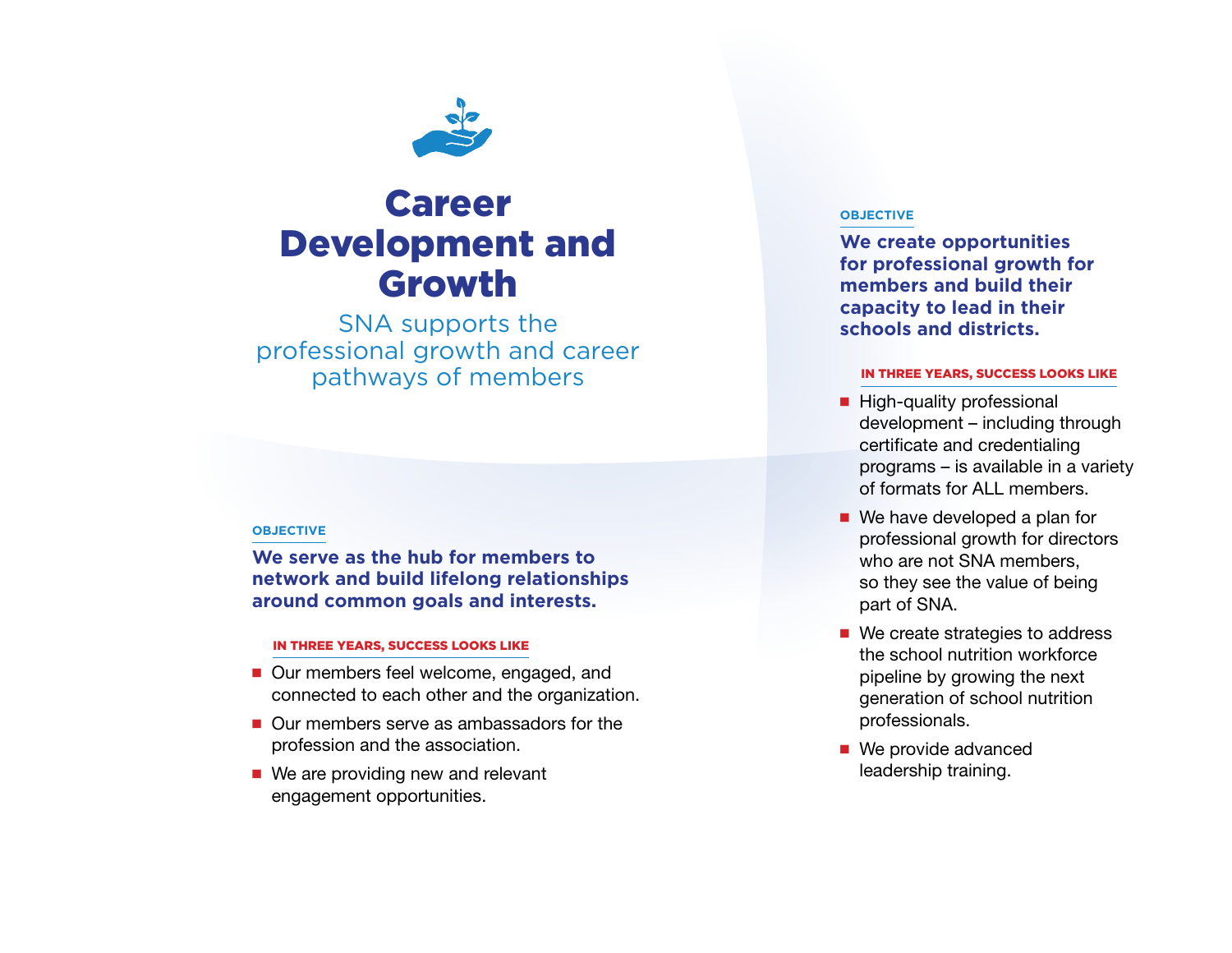

## Stakeholder **Community**

SNA cultivates a vibrant community of school nutrition stakeholders

#### **Objective**

**We have redefined and elevated the relationship and partnerships with industry.**

#### in three years, success looks like

- Our industry members are active thought leaders and valued as innovation drivers among the membership.
- $\blacksquare$  We invite, include, and value the contributions from industry and school nutrition members equally, encouraging mutual respect and collaboration.
- Our industry relationships and partnerships go beyond fiscal contribution in the value they provide to members and SNA.

#### **OBJECTIVE**

**We influence, convene, and connect stakeholders who seek to shape the school nutrition industry.**

- $\blacksquare$  We leverage partnerships with allied organizations to maximize influence on topics of mutual interest and benefit.
- $\blacksquare$  We strengthen and expand existing relationships while building new partnerships with organizations both within and outside of our current sphere of influence.
- $\blacksquare$  We share strategies, research, content, and solutions to drive positive change and innovation in the school nutrition industry.
- $\blacksquare$  Our relationship with state affiliates is strong, as is their relationship with each other.